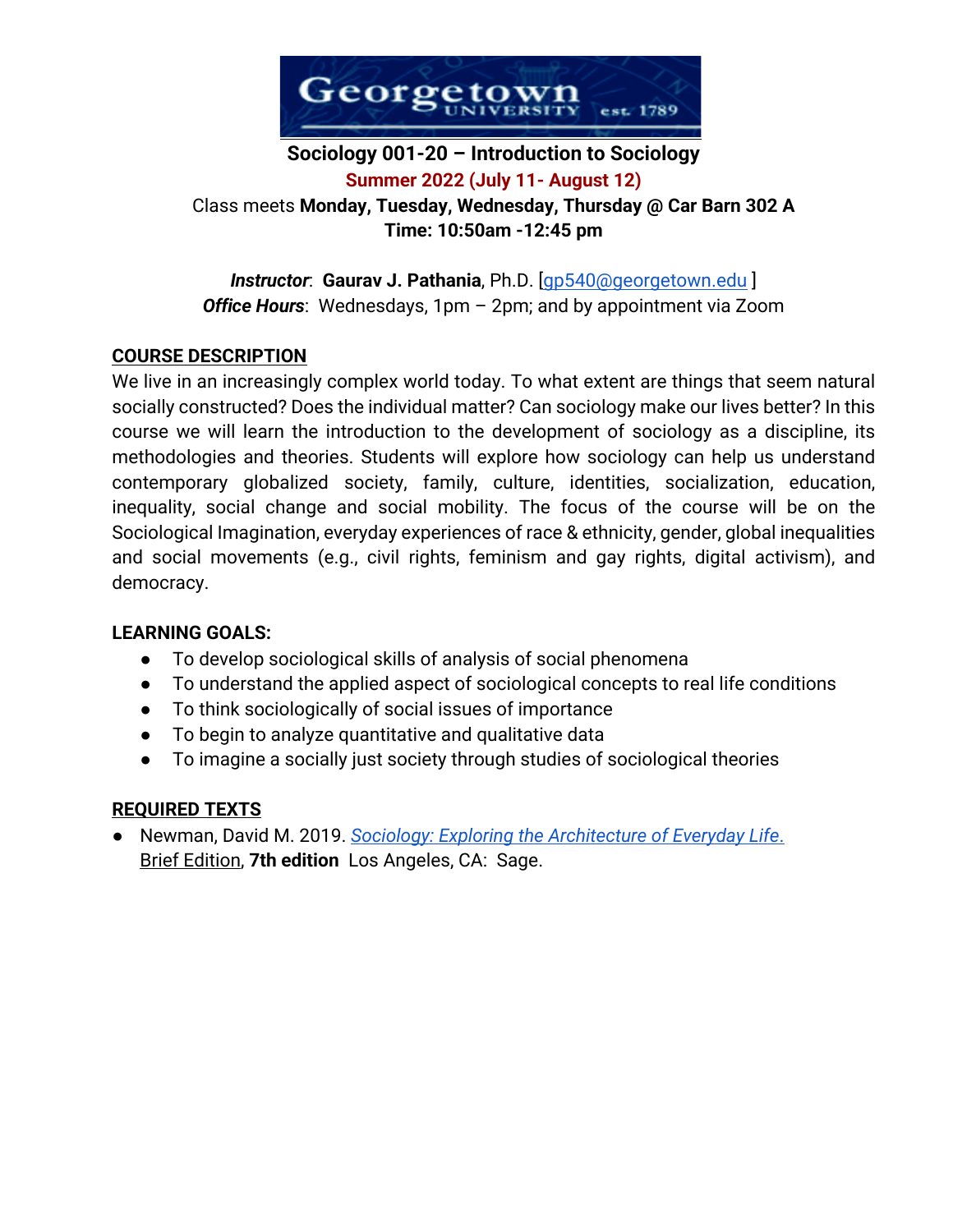

- For supplementary materials, see Sage's Student Study Site [This site features sample quizzes, flashcards, video & multimedia, and journal articles]
- Occasional handouts, articles from *Contexts* journal, and other items posted to Canvas

# **CLASS POLICIES**

- 1. **Attend class online**. This is part of being a 'self-regulating' student.
	- a. There is a demonstrated positive relationship between classroom involvement and grades!
	- b. Attendance will be taken regularly.
	- c. Excessive absences may lead to a lowered grade*.* Remember that one summer class session equals one week in a regular semester.
- 2. **Engage with the class**. You must eliminate distractions in order to do this.
	- a. Do this by reading, thinking, writing, and speaking. I suggest you have a notebook to use for notetaking: See **A Learning Secret**
	- b. Habitual lack of preparedness will be considered when final grades are computed.
	- c. Overall, attendance, participation and your contributions to the class make up 10% of your grade.
- 3. **Complete your work on time.** I will provide deadlines for your assignments.
	- a. Make sure you use Canvas to electronically submit your written assignments (pdf).
	- b. Assignments will not be accepted through email.
- 4. Demonstrate *academic integrity* (see the University's policy below).

**GEORGETOWN UNIVERSITY'S ACADEMIC HONOR SYSTEM**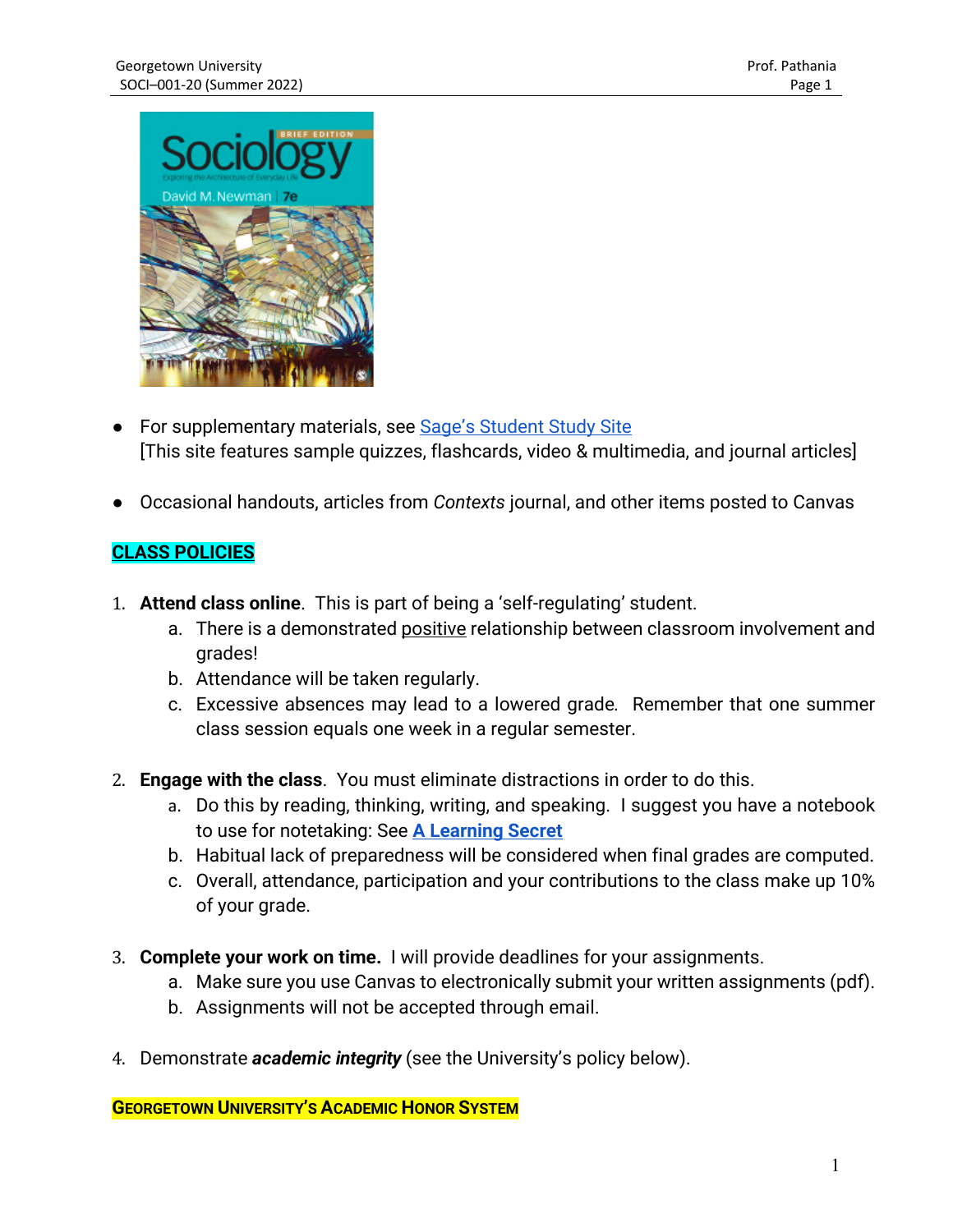Standards of academic integrity are set forth in the University's **Honor Code**, and all students are bound by the Honor Code. In other words, you must *do your own work*, use proper citations when necessary, and not give or receive inappropriate assistance. By registering, you have acknowledged your awareness of the Code, and you are obliged to become familiar with your rights and responsibilities as defined by the Code. You may review a copy of GU's **Honor Code**.

Violations of academic integrity will not be treated lightly, and disciplinary actions will be taken should such violations occur. For example, cheating, plagiarism, and recycling of one's own or another's paper are considered violations of the Code and will have serious consequences for your standing at the University.

# **ASSIGNMENTS AND EXAMINATIONS**

In this course you are expected to complete all assigned work. Weekly quizzes and the final exam will cover readings, lectures, written assignments/homework, video segments, class exercises, and discussions. They will include multiple choice and essay questions. The final exam will have some cumulative content. To enhance academic integrity, all students are expected to take examinations synchronously unless otherwise announced. In the event of a documented emergency, make-up exams will be held after the last week of the course and will contain all essay questions.

*No extensions will be granted without prior proper documentation*. Therefore, you should email me and provide a copy of your reason for missing an exam, for example. Without this documentation, graded work will be penalized accordingly.

### **GRADING**

| Assignments                         |                                                     | 25%        |
|-------------------------------------|-----------------------------------------------------|------------|
| $\bullet$                           | Project #1 (Eating Establishment Observations - 5%) |            |
| $\bullet$                           | Project #2 (Selfie Research - 10%)                  |            |
| $\bullet$                           | Project #3 (Global Social Indicators - 10%)         |            |
| Weekly Exam (4 at 10%)              |                                                     | 40%        |
| <b>Final Exam</b>                   |                                                     | 25%        |
| Attendance/ Contributions/ Homework |                                                     | 10%        |
| Total                               |                                                     | 100 points |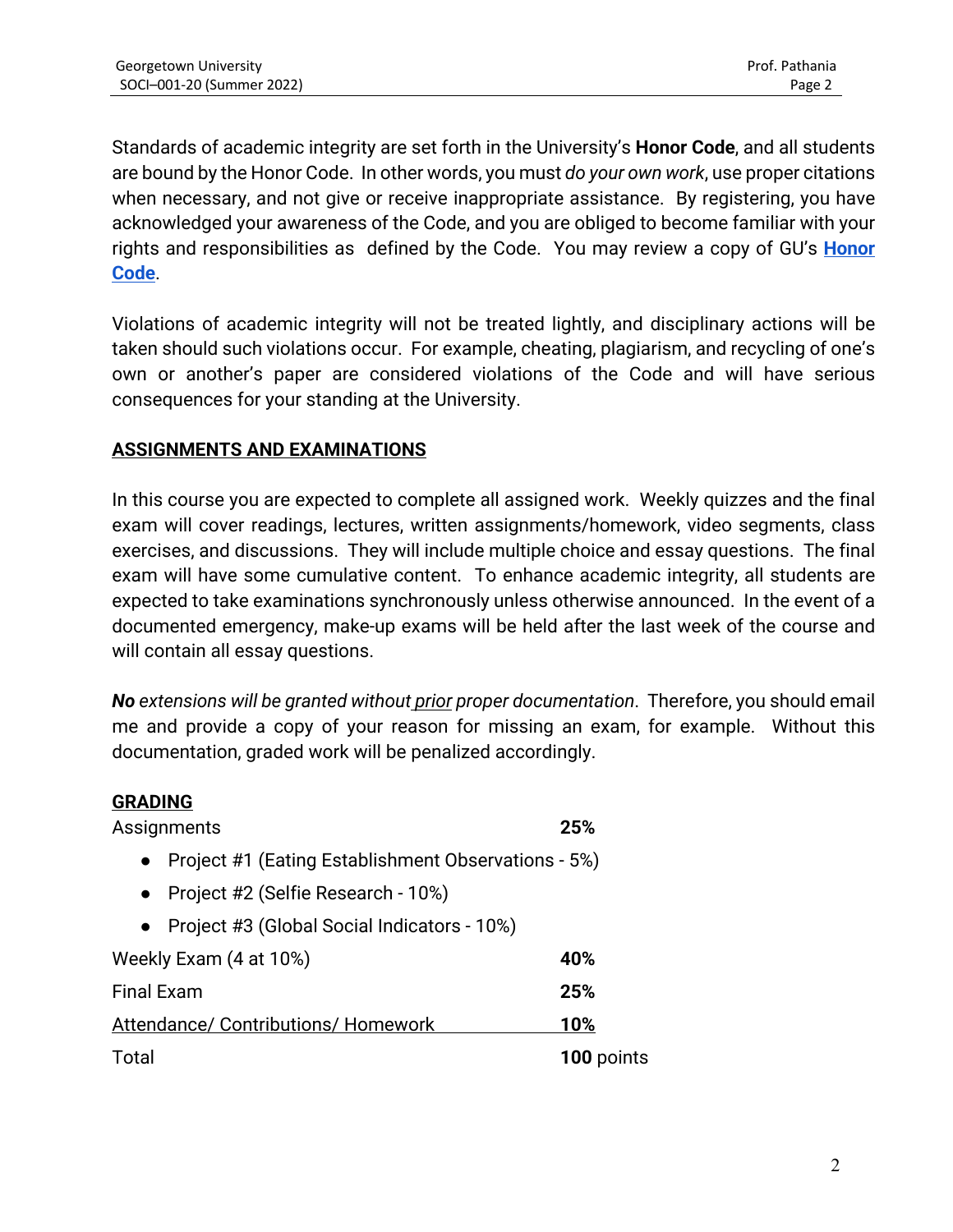#### **GRADING STANDARDS**

Evaluation of each student's performance in this course will be guided by the following criteria:

**A =** Excellent work in fulfillment of all course requirements with constant improvement and superb quality.

**B =** Very Good work in fulfillment of all course requirements with some improvement during the semester.

**C =** Satisfactory work in fulfillment of all course requirements and little improvement during the semester.

**D =** Assigned work is Not Satisfactory or not completed.

**F =** Unsatisfactory work and failure to meet minimum course goals and requirements.

 A letter grade will be assigned for each of the grading components, using the University's standard grading system (A, A-, B+, etc.). The final grade will be weighted as per the percentage distribution given above.

 Papers and written answers are evaluated on the basis of comprehensiveness and precision, effective and persuasive argument, organization, evidence of editing, and use of (reference to) course materials.

 All papers should include full citations, in proper academic format of all sources used and consulted.

 Written work submitted after the deadline will not be accepted and the grade F will be entered for that particular assignment. Papers may not be rewritten or resubmitted for extra credit.

 No Incomplete Grade will be given for this course except in cases of **documented** reasons of health or emergency beyond the student's control.

# **GRADING SCALE**



# *Some Helpful Tips Regarding Earning Grades*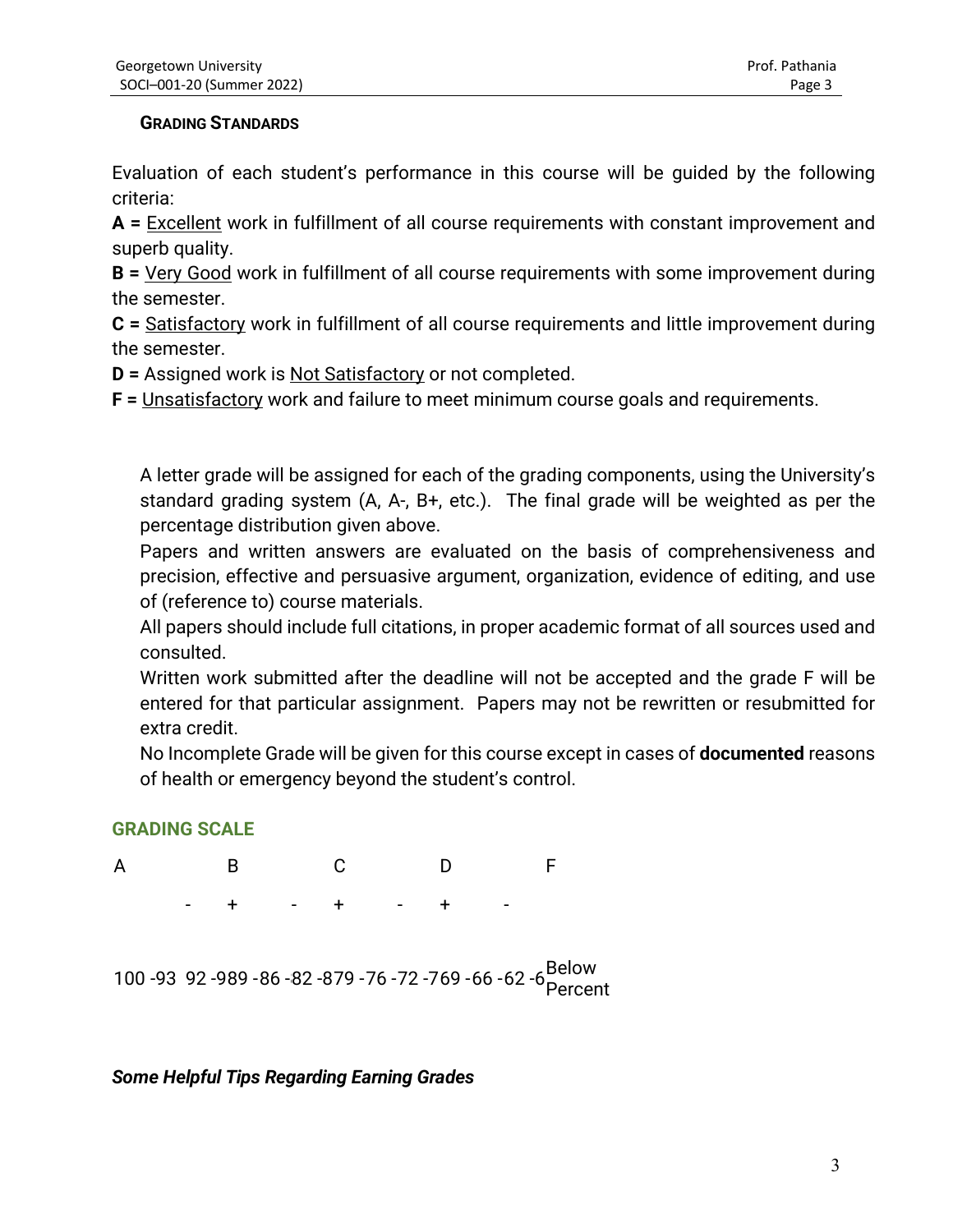1) If you are having trouble in this course, please come and see me sooner rather than later (it's one reason I have office hours). *Sooner*: there is a chance we can work together to make things better. *Later*: there is an excellent chance that you will be stuck with a lower grade than you would like.

2) Please do \*\*NOT\*\* ask me to "give" you a higher grade than you earned because: a) you are on academic probation; b) you need it to maintain a scholarship; c) you have any other special circumstance; or d) you have never before gotten a grade below an *A* in any of your classes. I do not *give* grades; rather, you earn the grade you receive. Remember, those grades were not plucked out of thin air. And I did not *give* you that grade – you *earned* it! 3) One last note on grades: Focus less on your grade and more on learning! This way, you

will experience less stress, enjoy the course more, and probably learn more while you're at it.

## **GUIDELINES FOR THE ASSIGNMENTS**

Written assignments will be evaluated according to the following criteria: (1) organization, (2) logic and coherence, (3) clarity and effectiveness in presentation, (4) thoroughness, (5) thoughtfulness, and (6) originality.

| All papers and assignments are to be formatted according to the following: |                           |  |  |
|----------------------------------------------------------------------------|---------------------------|--|--|
| Margins (top, bottom, and sides) are to be 1"                              | Page numbers              |  |  |
| Font size is 12 pt.                                                        | Stapled [for hard copies] |  |  |
| Double-spaced (unless specified)                                           | Bibliography (required)   |  |  |

Again, typed assignments should adhere to the formatting requirements above. Guidelines stipulating page length and due dates will be provided for each assignment. Make sure you consult your notes and the text before doing the assignments as they deal with a particular topic in the course. I expect your assignments to show how you understand the sociological concepts being studied and can apply them in each project.

# **THE WRITING CENTER**

If you would like some guidance on tackling your writing assignments, I strongly encourage you to contact the **Writing Center** [in Lauinger Library 217A -- online sessions will take place via Google Hangouts.]. Check the website for the Writing Center's summer hours (Monday to Thursday) and to schedule an appointment.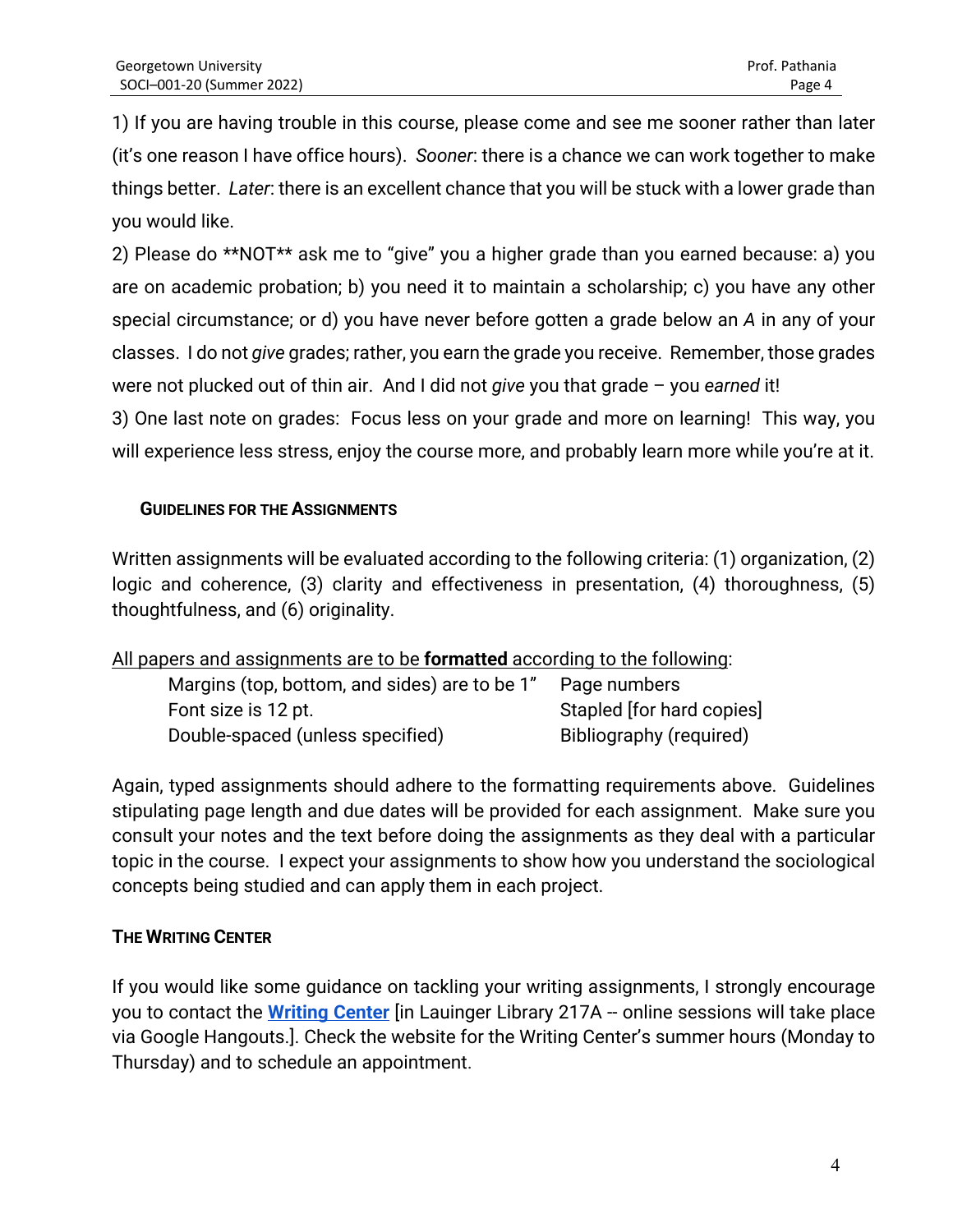"The Writing Center offers assistance in topic development, general organization, guidance on paper revisions, and specific or recurring structural problems with writing. Consultants are not trained to proofread papers for grammar or spelling errors, but rather to help individuals improve their own critical thinking, revision, and editing skills."

**Visit** writingcenter.georgetown.edu **for more information.**

## **COURSE SCHEDULE**

**Please have available the textbook and relevant readings during class.** *Everyone* is expected to be an active class participant! The class sessions will consist of lectures, group exercises and discussions, and occasional videos to maximize various ways of learning. Class sessions will not be a regular summary of the readings; this means that you are to be prepared by doing the readings before class.

## **Week 1: JULY 11-JULY 14**

## **Monday, JULY 11**

- Welcome to the class! Introduction to the course and each other
- Discussion of syllabus: course requirements, expectations, and assignments
	- What is **Sociology?**
	- Lecture: Brief Overview of Sociology as a Discipline
		- Looking at the Social World-The Sociological Perspective
			- Samples: *Contexts* Journal *In Brief*  "Police Misconduct: Bad Apples or Rotten Apple Trees?" [on Canvas and at the end of syllabus]
	- Homework for Tuesday: Distinguish *private troubles* and *public issues* (use Mills' Sociological Imagination -- on Canvas)

**Tuesday, JULY 12**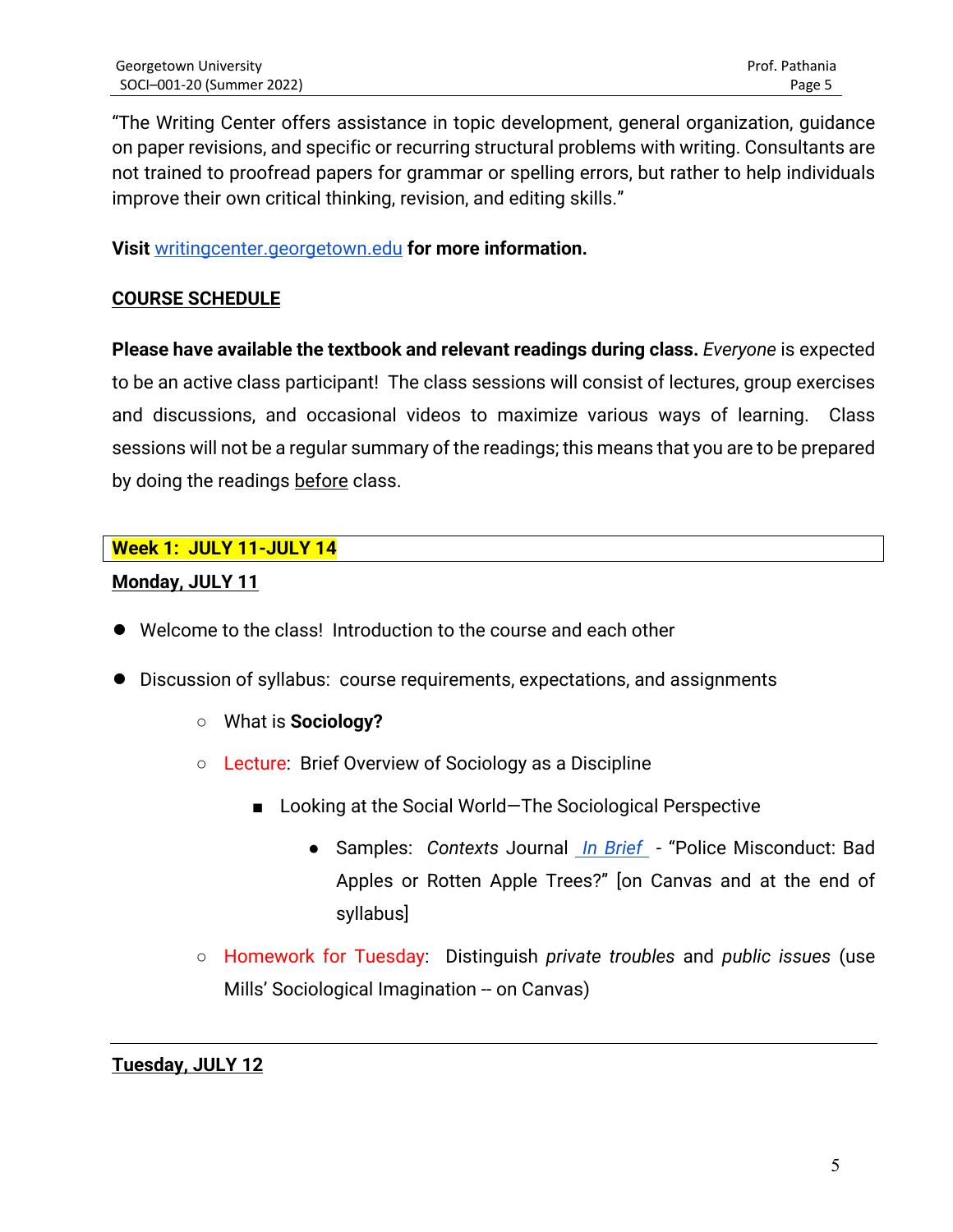- Lecture/Reading on Sociology: Newman text, Ch. 1 [Read for Tuesday before class]
- **C. Wright Mills,** *Sociological Imagination* [Read for Tuesday--On Canvas]
	- Brainstorm: Distinguish *private troubles* and *public issues*
	- Video: **"City on the Rise: When Jobs Disappear?**" [watch during class and discuss]
	- In-class exercise: Finding and browsing academic journal articles [https://www.library.georgetown.edu]
- Homework for Wednesday: According to sociologists, what is the difference between "society" and "social structure"?

## **Wednesday, JULY 13**

- Society and Social Structure: **Newman, Ch. 2** (pp. 11-22)
	- Handout: Social Structure
	- Use with: "Rising from Ashes" [film: *Rwanda's first professional cycling team*]
- Homework for Thursday: prepare for Quiz #1

### **Thursday, JULY 14**

- **Newman, Ch. 2** (pp. 22 end)
	- Handout: Sociological Theory
- Homework for Monday: Apply the 3 sociological theories to summer vacation or traveling [fill out handout: remember macro-level vs. micro-level]
- Exam #1 (Newman, Chs. 1 & 2; In-brief; Handouts)

### **Week 2: JULY 18-JULY 21**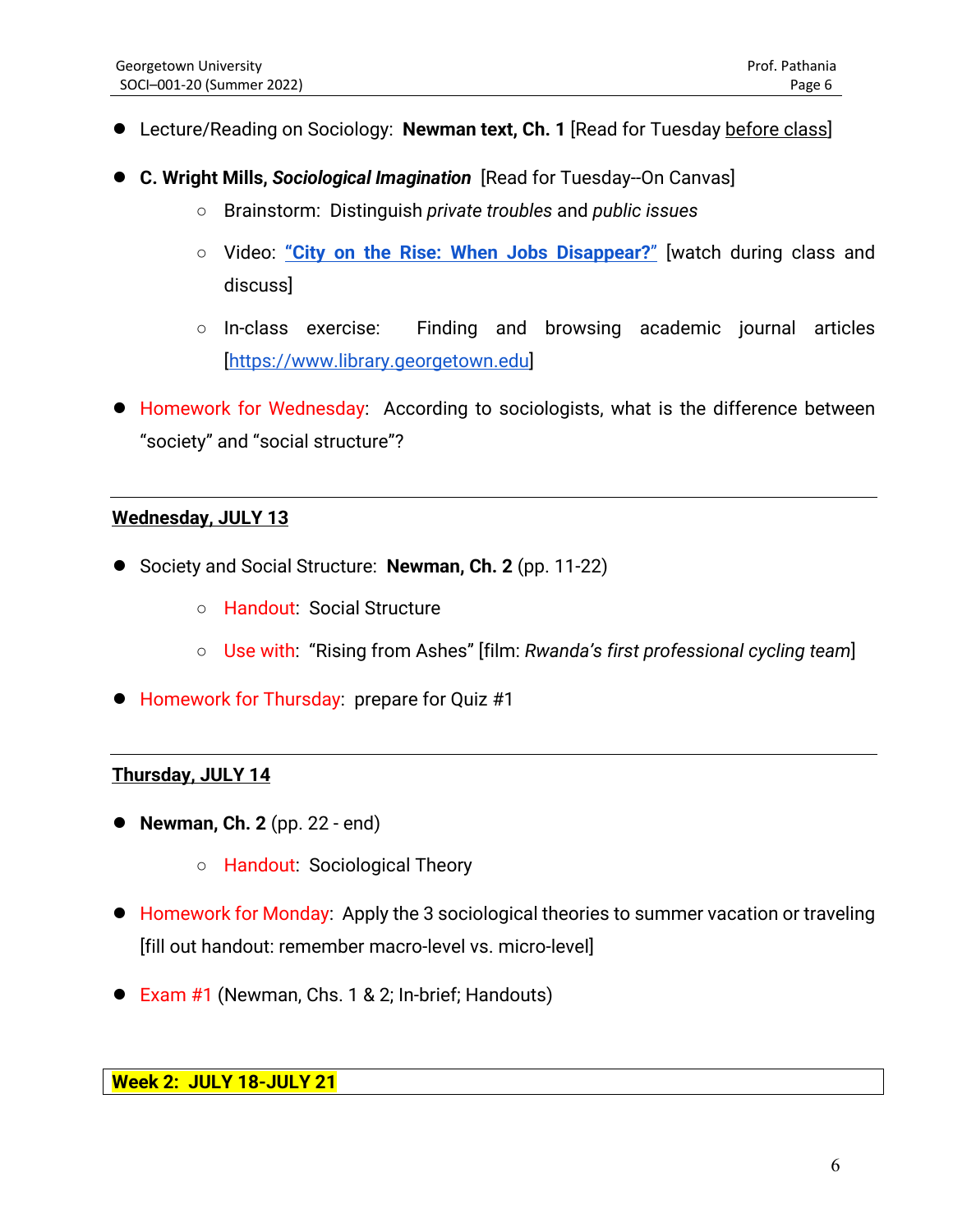### **Monday, JULY 18**

- Social Construction of Reality: **Newman, Ch. 3**
	- In-class: types of sociological research
- Guest Speaker: **Aferdita Krashnigi**, Institute of International Education, New York

#### **Tuesday, JULY 19**

- Building Order: Culture and History, **Newman, Ch. 4**
	- o **Watch "What Would You Do?"**
- **Project #1 – "**Eating Establishment" research **–** assigned [due Sunday by midnight]
- Homework for Wednesday: Identify an *institutionalized norm* in the food industry

#### **Wednesday, JULY 20**

- Socialization: **Newman, Ch. 5**
- Application: "Craigslist Joe" [use to examine agents of socialization and culture]
- Homework for Thursday: prepare for Exam #2

### **Thursday, JULY 21**

- *Contexts* **Journal**, "Thinking Caps"
- Homework for Monday: Look over selfie research <http://selfiecity.net/> and take a selfie
- Exam  $#2$  (Chs. 3, 4 & 5; readings)

## **Week 3: JULY 25-JULY 28**

#### **Monday, JULY 25**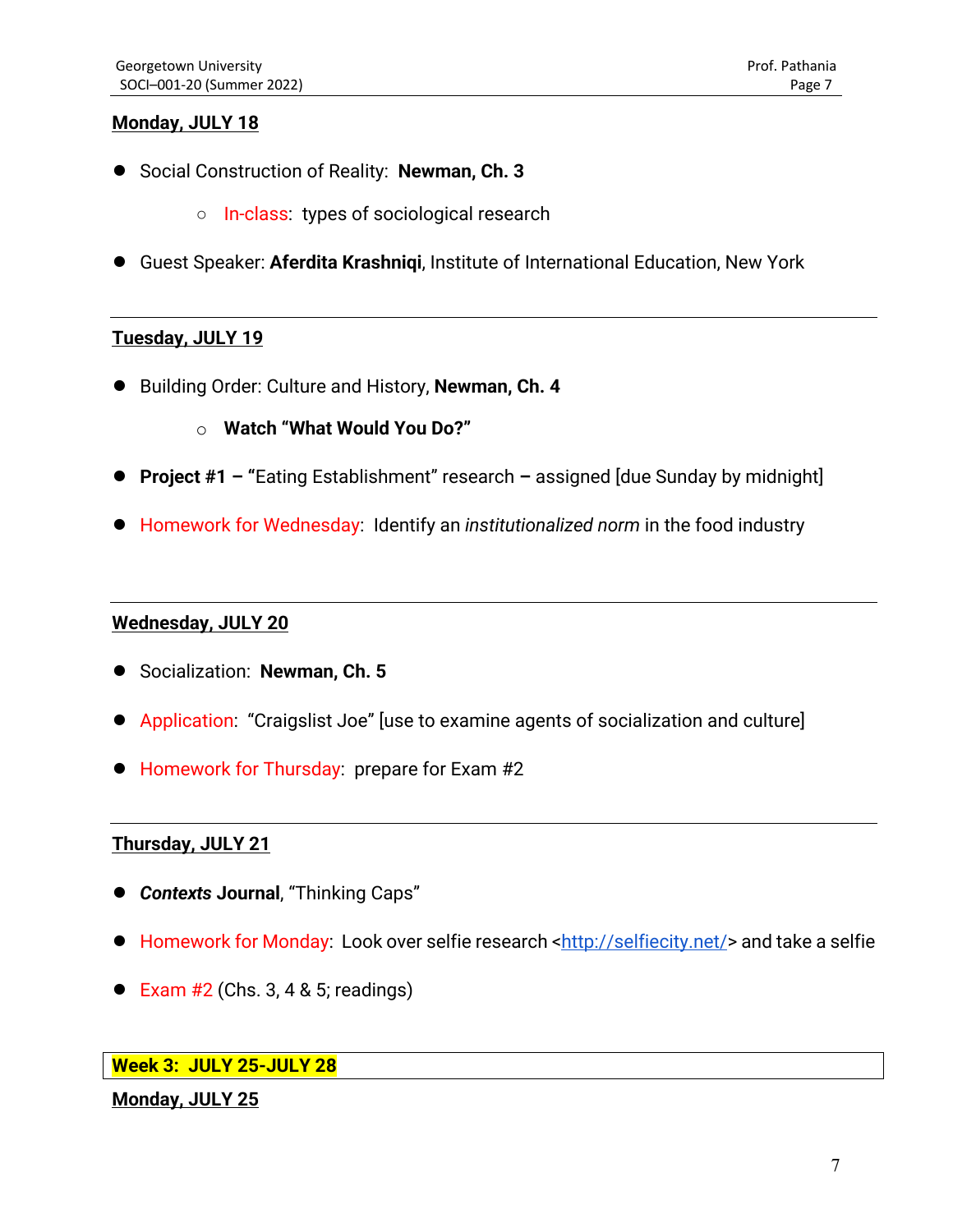- Micro-level -- Identity: **Newman, Ch. 6** : Presentation of Self
- Guest: TBA:
- **Project #2 on Selfies** (assigned)
- Homework for Tuesday: Reflection on quest lecture

### **Tuesday, JULY 26**

- Social Relationships; Families: **Newman, Ch. 7**
- **Discuss in class:** Why do sociologists consider the family to be a microcosm of social life?
- Homework for Wednesday: Work on Project #2

### **Wednesday, JULY 27**

- Crime and Deviance: **Newman, Ch. 8**
	- o Application: suicide
- Homework for Thursday: prepare for Exam #3

#### **Thursday, JULY 28**

- *Contexts* **Journal**, "Mental Illness Affects Police Fatal Shootings"
- Homework for Monday: tba [Group Discussion on "Freedom to Discriminate"]
- $\bullet$  Exam #3 (Chs. 6, 7 & 8; readings)

#### **Week 4: AUGUST 1-AUGUST 4**

#### **Monday, AUGUST 1**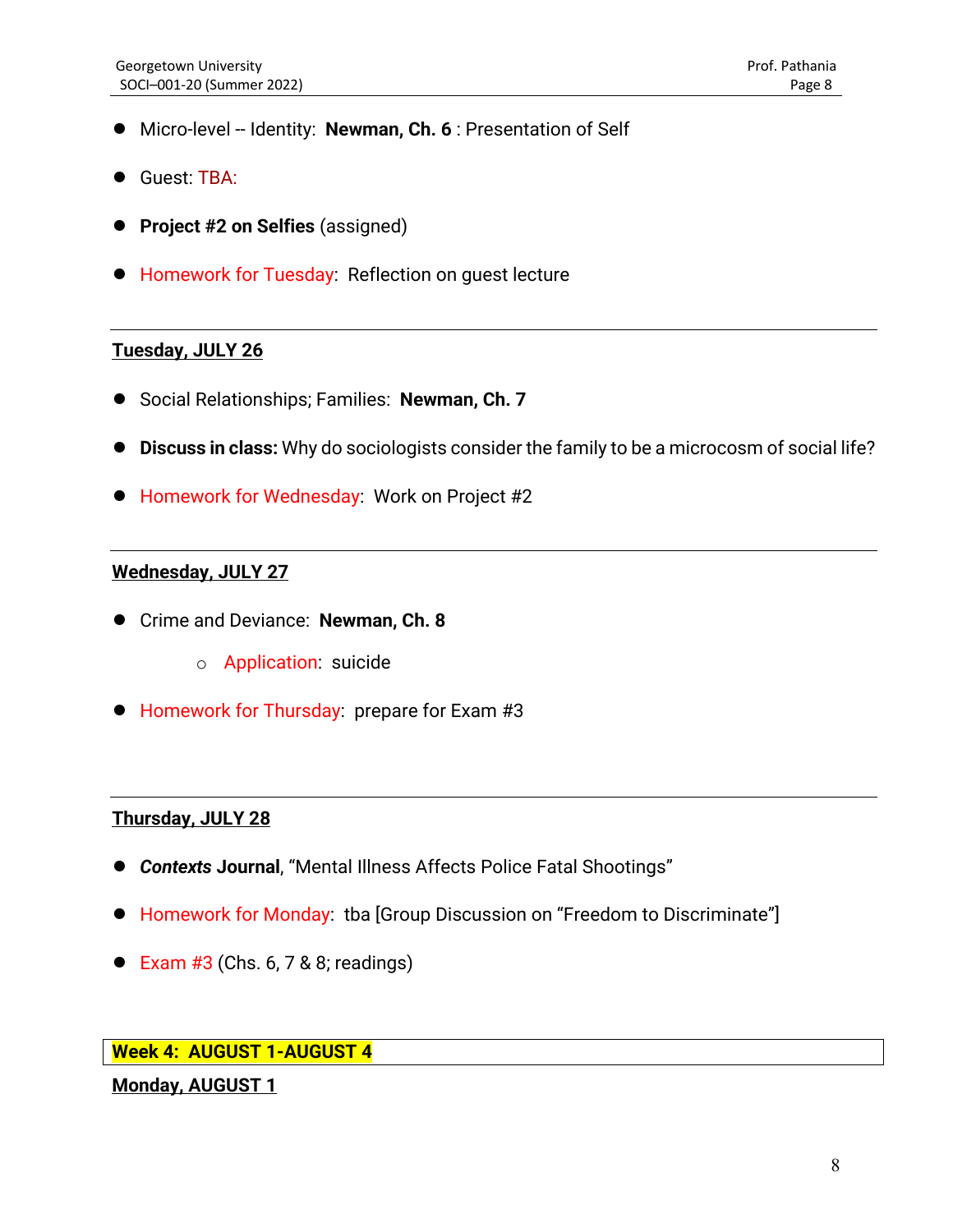- Organizations and Institution: **Newman, Ch. 9**
	- o Globalization
	- o Handout: McDonaldization
- *Contexts* **Journal,** "Freedom to Discriminate" (article)
- Homework for Tuesday: Has social life become McDonaldized? Why or why not?

#### **Tuesday, AUGUST 2**

- Social Class: **Newman, Ch. 10**
	- o Introduction to Intersectional Theory
	- o Application: "Through a Child's Eyes" (on global poverty)
- Homework for Wednesday: Compare absolute poverty and relative poverty

## **Wednesday, AUGUST 3**

- Race & Ethnicity: **Newman, Ch. 11**
- Isabel Wilkerson: *Caste: The Origin of Our Discontent*, **Introduction**
- **Selection from** *White Fragility* (Canvas)
- Homework for Thursday: prepare for Exam #4

## **Thursday, AUGUST 4**

- *Contexts* **Journal,** "Do Black Lives Increasingly Matter?
- Comparison: Racial-Ethnic Social Indicators [table]
- Homework for Monday: What was your racial-ethnic socialization?
- Exam  $#4$  (Chs. 9, 10 & 11)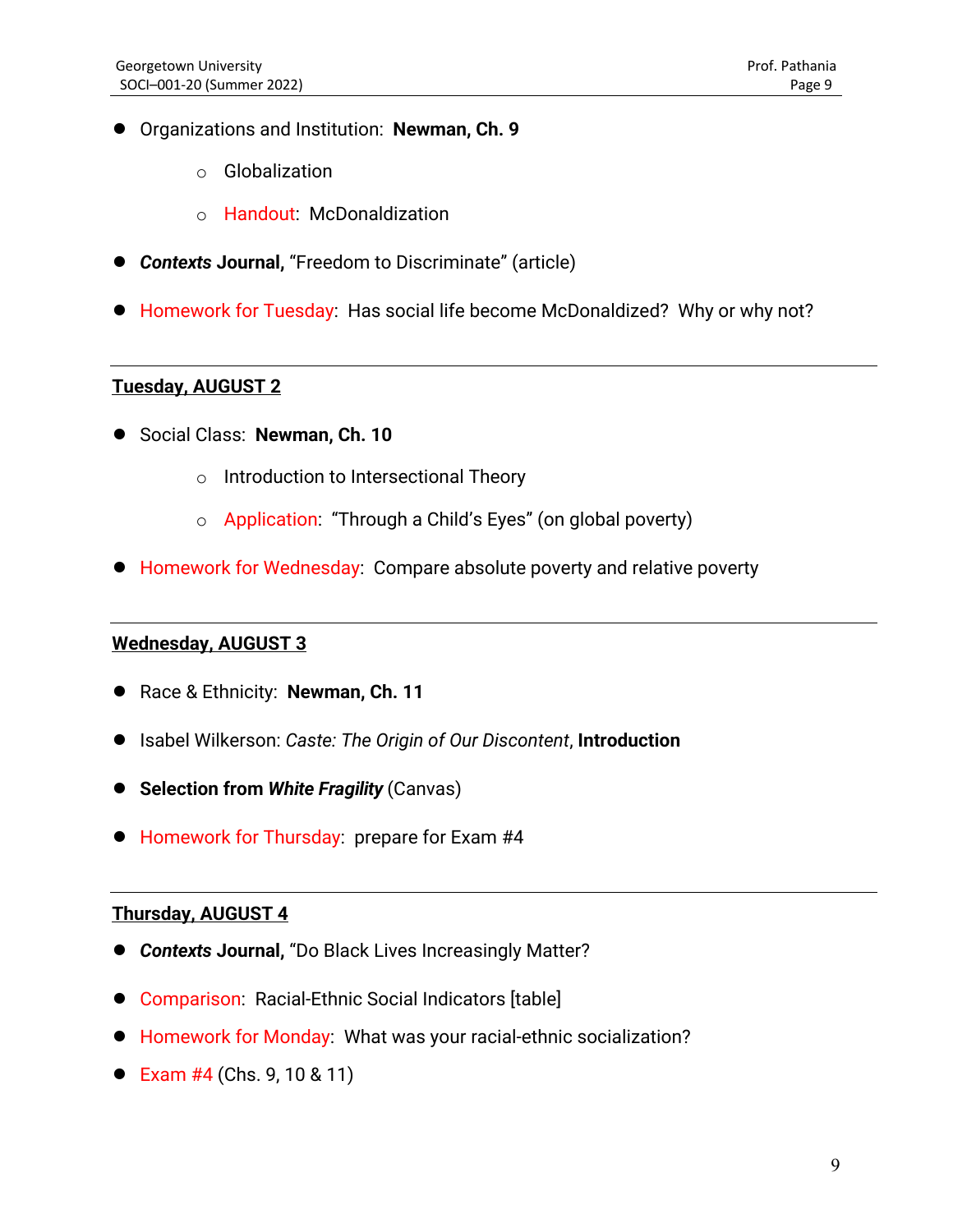- Upcoming:
	- o **Project #3 Global Comparisons Using Countries' Data** assigned

**Week 5: AUGUST 8-AUGUST 11**

### **Monday, AUGUST 8**

- Gender: **Newman, Ch. 12**
- **Guest speaker [Professor Kathleen Guidroz] on gender images in the media**
- Homework for Tuesday: *If you could change one thing about how gender is portrayed in the media, what would it be?*

## **Tuesday, AUGUST 9**

- Demography and Population Issues: **Newman, Ch. 13** 
	- o Application: Birth cohorts
- Homework for Wednesday: Population pyramids

#### **Wednesday, AUGUST 10**

- Social Change: **Newman, Ch. 14**
- Guest: **Mark Rudd**, Social Activist and student leader from 1968 Free Speech Movement at Columbia University.
- Project #3 due
- Re-cap: The Sociological Imagination
- Course evaluations

**FINAL EXAM – Thursday, AUGUST 11**